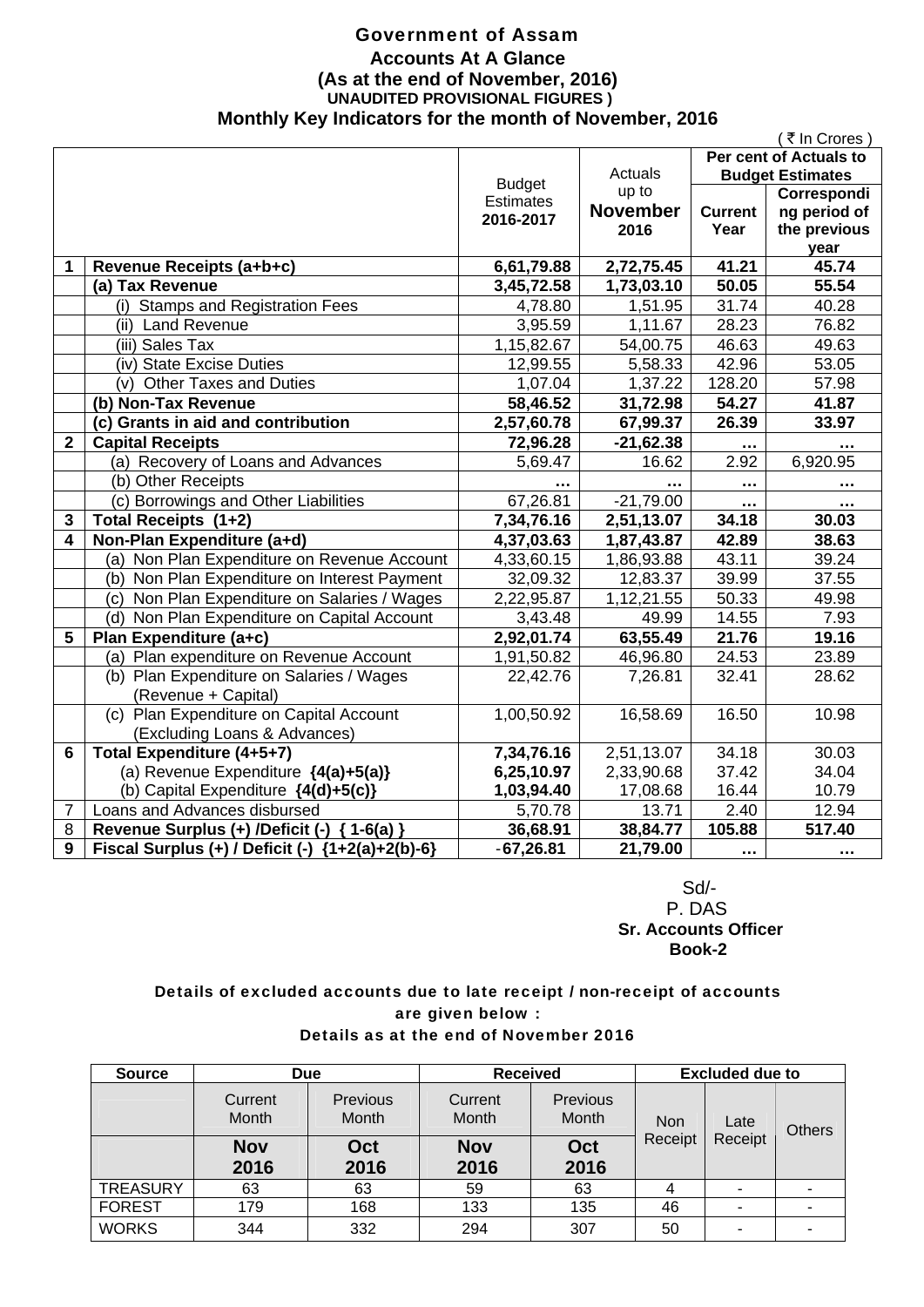### Monthly trend of **TAX REVENUE**  ( Refer to Item No. 1 (a) of Monthly Accounts at a Glance )

|                  |                |                    |                | (₹ In crores)      |
|------------------|----------------|--------------------|----------------|--------------------|
|                  |                | 2016-17            |                | 2015-16            |
| <b>Months</b>    | <b>MONTHLY</b> | <b>PROGRESSIVE</b> | <b>MONTHLY</b> | <b>PROGRESSIVE</b> |
| <b>APRIL</b>     | 2,177.07       | 2.177.07           | 2,073.24       | 2,073.24           |
| <b>MAY</b>       | 2,193.61       | 4,370.68           | 2,085.84       | 4,159.08           |
| <b>JUNE</b>      | 2,214.93       | 6.858.61           | 2,099.58       | 6,258.66           |
| <b>JULY</b>      | 2,209.20       | 8,794.81           | 2,061.65       | 8,320.31           |
| <b>AUGUST</b>    | 2,216.56       | 11.011.37          | 2,018.74       | 10,339.05          |
| <b>SEPTEMBER</b> | 2,258.27       | 13,269.64          | 1,977.32       | 12,316.37          |
| <b>OCTOBER</b>   | 2,304.63       | 15,574.27          | 2,074.74       | 14,391.11          |
| <b>NOVEMBER</b>  | 1,728.83       | 17,303.10          | 2,025.99       | 16,417.10          |
| <b>DECEMBER</b>  |                |                    | 2,100.97       | 18,518.07          |
| <b>JANUARY</b>   |                |                    | 2,095.49       | 20,613.56          |
| <b>FEBRUARY</b>  |                |                    | 2,116.48       | 22,730.04          |
| <b>MARCH</b>     |                |                    | 4,161.34       | 26,891.38          |

**Note :** As the details of excluded accounts are not likely to be the same for the current and corresponding periods, the comparison will be indicative only. For details of excluded accounts, reference to Accounts at a Glance is invited.

### Monthly trend of **NON-TAX REVENUE**  ( Refer to Item No. 1 (b) of Monthly Accounts at a Glance )

| <b>Months</b>    |                | 2016-17            |                | 2015-16            |
|------------------|----------------|--------------------|----------------|--------------------|
|                  | <b>MONTHLY</b> | <b>PROGRESSIVE</b> | <b>MONTHLY</b> | <b>PROGRESSIVE</b> |
| <b>APRIL</b>     | 166.18         | 166.18             | 331.93         | 331.93             |
| <b>MAY</b>       | 186.78         | 352.96             | 199.48         | 531.41             |
| <b>JUNE</b>      | 219.41         | 572.37             | 301.79         | 833.20             |
| <b>JULY</b>      | 198.40         | 770.77             | 231.52         | 1,064.72           |
| <b>AUGUST</b>    | 1,660.97       | 2,431.74           | 167.27         | 1,231.99           |
| <b>SEPTEMBER</b> | 224.28         | 2,656.02           | 165.17         | 1,397.16           |
| <b>OCTOBER</b>   | 237.71         | 2,893.73           | 202.77         | 1,599.93           |
| <b>NOVEMBER</b>  | 279.25         | 3,172.98           | 211.23         | 1,811.16           |
| <b>DECEMBER</b>  |                |                    | 185.94         | 1,997.10           |
| <b>JANUARY</b>   |                |                    | 204.50         | 2,201.60           |
| <b>FEBRUARY</b>  |                |                    | 197.19         | 2,398.79           |
| <b>MARCH</b>     |                |                    | 361.21         | 2,760.00           |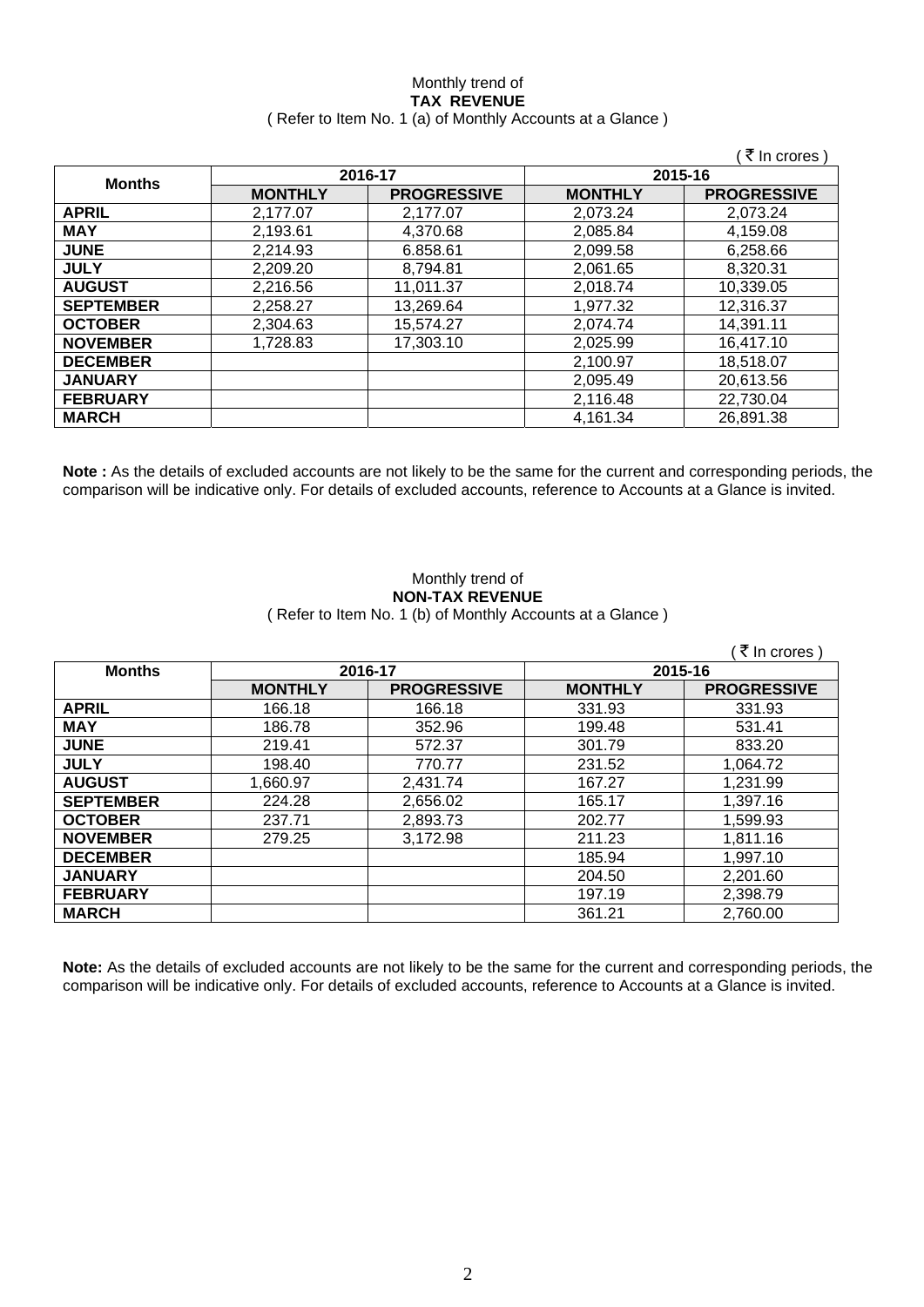# Monthly trend of **GRANTS-IN-AID AND CONTRIBUTION**

( Refer to Item No. 1 (c) of Monthly Accounts at a Glance )

|                          |                |                    |                | ं ₹ In crores )    |
|--------------------------|----------------|--------------------|----------------|--------------------|
| 2016-17<br><b>Months</b> |                |                    | 2015-16        |                    |
|                          | <b>MONTHLY</b> | <b>PROGRESSIVE</b> | <b>MONTHLY</b> | <b>PROGRESSIVE</b> |
| <b>APRIL</b>             | 443.89         | 443.89             | 373.68         | 373.68             |
| <b>MAY</b>               | 781.92         | 1,225.81           | 1,448.44       | 1,822.12           |
| <b>JUNE</b>              | 908.51         | 2,134.32           | 945.32         | 2,767.45           |
| <b>JULY</b>              | 1,104.10       | 3,238.42           | 627.02         | 3,394.47           |
| <b>AUGUST</b>            | 515.02         | 3,753.44           | 2,215.65       | 5,610.12           |
| <b>SEPTEMBER</b>         | 2,138.89       | 5,892.33           | 1,351.85       | 6,961.97           |
| <b>OCTOBER</b>           | 406.10         | 6,298.43           | 404.19         | 7,366.16           |
| <b>NOVEMBER</b>          | 500.94         | 6,799.37           | 508.64         | 7,874.80           |
| <b>DECEMBER</b>          |                |                    | 1,102.87       | 8,977.67           |
| <b>JANUARY</b>           |                |                    | 311.91         | 9,289.58           |
| <b>FEBRUARY</b>          |                |                    | 854.30         | 10,143.88          |
| <b>MARCH</b>             |                |                    | 2,652.17       | 12,796.05          |

**Note :** As the details of excluded accounts are not likely to be the same for the current and corresponding periods, the comparison will be indicative only. For details of excluded accounts, reference to Accounts at a Glance is invited.

### Monthly trend of **RECOVERY OF LOANS AND ADVANCES**  ( Refer to Item No. 2 (a) of Monthly Accounts at a Glance )

|                  |                |                    |                | ₹ In crores        |
|------------------|----------------|--------------------|----------------|--------------------|
| <b>Months</b>    | 2016-17        |                    | 2015-16        |                    |
|                  | <b>MONTHLY</b> | <b>PROGRESSIVE</b> | <b>MONTHLY</b> | <b>PROGRESSIVE</b> |
| <b>APRIL</b>     | 0.41           | 0.41               | 503.35         | 503.35             |
| <b>MAY</b>       | 1.04           | 1.45               | 0.57           | 503.92             |
| <b>JUNE</b>      | 1.00           | 2.45               | 0.48           | 504.40             |
| <b>JULY</b>      | 13.14          | 15.59              | 0.37           | 504.77             |
| <b>AUGUST</b>    | 0.36           | 15.95              | 2.47           | 507.24             |
| <b>SEPTEMBER</b> | 0.24           | 16.18              | 0.39           | 507.63             |
| <b>OCTOBER</b>   | 0.22           | 16.40              | 0.68           | 508.31             |
| <b>NOVEMBER</b>  | 0.22           | 16.62              | 0.38           | 508.69             |
| <b>DECEMBER</b>  |                |                    | 0.50           | 509.19             |
| <b>JANUARY</b>   |                |                    | 0.41           | 509.60             |
| <b>FEBRUARY</b>  |                |                    | 0.28           | 509.88             |
| <b>MARCH</b>     |                |                    | 0.60           | 510.48             |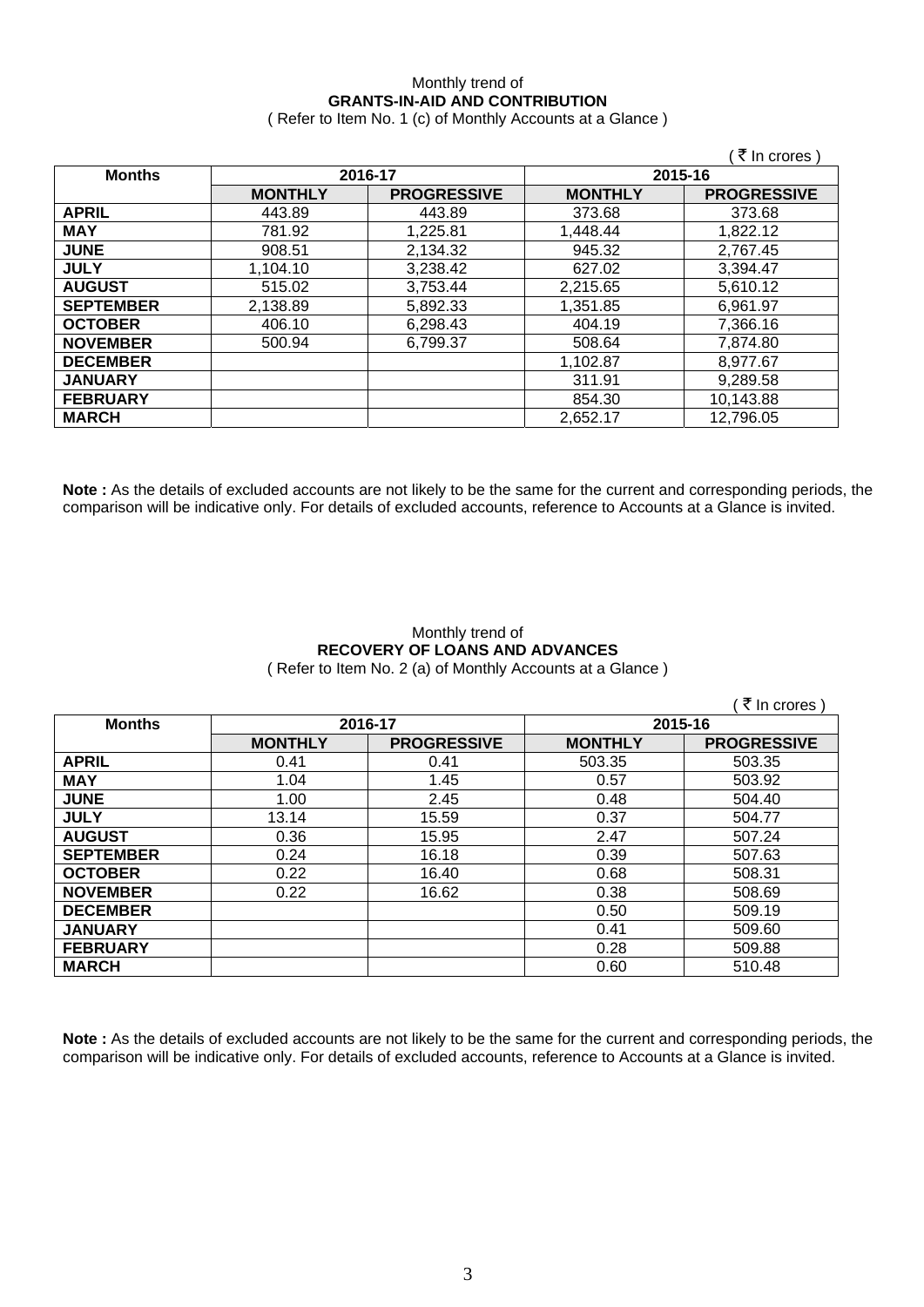### Monthly trend of **OTHER RECEIPTS**  ( Refer to Item No. 2 (b) of Monthly Accounts at a Glance )

|                  |                |                    |                | ∶ ₹ In crores )    |
|------------------|----------------|--------------------|----------------|--------------------|
| <b>Months</b>    |                | 2016-17            | 2015-16        |                    |
|                  | <b>MONTHLY</b> | <b>PROGRESSIVE</b> | <b>MONTHLY</b> | <b>PROGRESSIVE</b> |
| <b>APRIL</b>     | 0.00           | 0.00               | 0.00           | 0.00               |
| <b>MAY</b>       | 0.00           | 0.00               | 0.00           | 0.00               |
| <b>JUNE</b>      | 0.00           | 0.00               | 0.00           | 0.00               |
| <b>JULY</b>      | 0.00           | 0.00               | 0.00           | 0.00               |
| <b>AUGUST</b>    | 0.00           | 0.00               | 0.00           | 0.00               |
| <b>SEPTEMBER</b> | 0.00           | 0.00               | 0.00           | 0.00               |
| <b>OCTOBER</b>   | 0.00           | 0.00               | 0.00           | 0.00               |
| <b>NOVEMBER</b>  | 0.00           | 0.00               | 0.00           | 0.00               |
| <b>DECEMBER</b>  |                |                    | 0.00           | 0.00               |
| <b>JANUARY</b>   |                |                    | 0.00           | 0.00               |
| <b>FEBRUARY</b>  |                |                    | 0.00           | 0.00               |
| <b>MARCH</b>     |                |                    | 0.00           | 0.00               |

**Note :** As the details of excluded accounts are not likely to be the same for the current and corresponding periods, the comparison will be indicative only. For details of excluded accounts, reference to Accounts at a Glance is invited.

### Monthly trend of **BORROWINGS AND OTHER LIABILITIES**  ( Refer to Item No. 2 (c) of Monthly Accounts at a Glance )

|                  |                |                    |                | ( ₹ In crores)     |
|------------------|----------------|--------------------|----------------|--------------------|
| <b>Months</b>    | 2016-17        |                    | 2015-16        |                    |
|                  | <b>MONTHLY</b> | <b>PROGRESSIVE</b> | <b>MONTHLY</b> | <b>PROGRESSIVE</b> |
| <b>APRIL</b>     | $-868.08$      | $-868.08$          | $-2,270.58$    | $-2,270.58$        |
| <b>MAY</b>       | 54.76          | $-813.32$          | $-1,664.91$    | $-3,935.49$        |
| <b>JUNE</b>      | $-848.10$      | $-1661.42$         | 506.92         | $-3,428.57$        |
| <b>JULY</b>      | -858.89        | $-2,520.31$        | $-359.74$      | $-3,788.31$        |
| <b>AUGUST</b>    | $-366.39$      | $-2,886.70$        | $-2,395.33$    | $-6,183.64$        |
| <b>SEPTEMBER</b> | $-1,296.01$    | $-4,182.71$        | $-352.87$      | $-6,536.51$        |
| <b>OCTOBER</b>   | 1,249.24       | $-2,933.47$        | 892.22         | $-5,644.29$        |
| <b>NOVEMBER</b>  | 754.47         | $-2,179.00$        | 181.10         | $-5,463.19$        |
| <b>DECEMBER</b>  |                |                    | -471.32        | $-5,934.51$        |
| <b>JANUARY</b>   |                |                    | 1,355.00       | $-4,579.51$        |
| <b>FEBRUARY</b>  |                |                    | 470.69         | $-4,108.82$        |
| <b>MARCH</b>     |                |                    | 392.46         | $-3,716.36$        |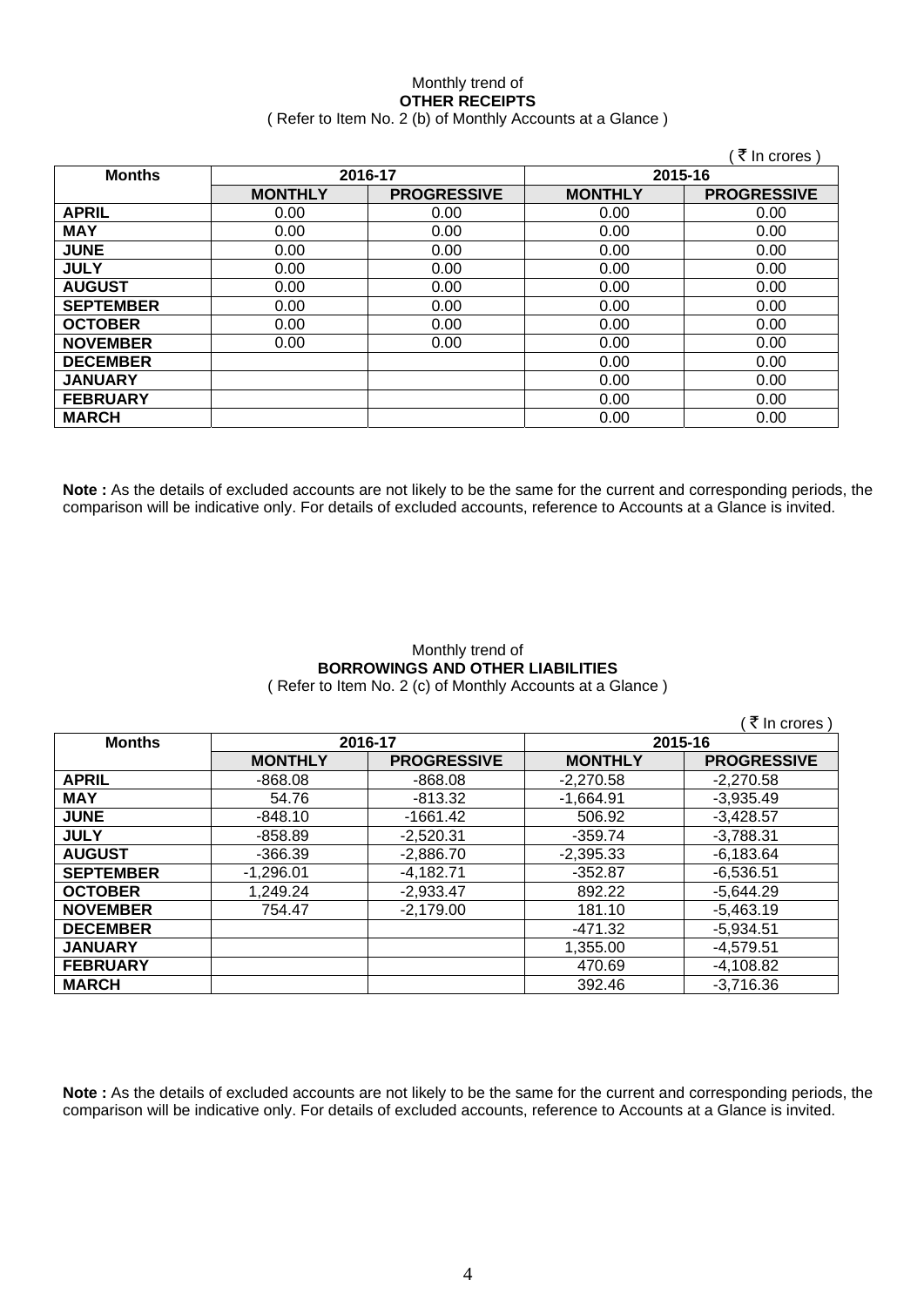## Monthly trend of **TOTAL RECEIPTS**

### ( Refer to Item No. 3 of Monthly Accounts at a Glance )

|                  |                |                    |                | ₹ In crores)       |
|------------------|----------------|--------------------|----------------|--------------------|
| <b>Months</b>    |                | 2016-17            | 2015-16        |                    |
|                  | <b>MONTHLY</b> | <b>PROGRESSIVE</b> | <b>MONTHLY</b> | <b>PROGRESSIVE</b> |
| <b>APRIL</b>     | 1.919.47       | 1.919.47           | 1.011.62       | 1.011.62           |
| <b>MAY</b>       | 3,218.11       | 5,137.57           | 2.069.43       | 3,081.05           |
| <b>JUNE</b>      | 2,495.75       | 7,633.33           | 3,854.09       | 6,935.14           |
| <b>JULY</b>      | 2,665.95       | 10,299.28          | 2,560.82       | 9,495.96           |
| <b>AUGUST</b>    | 4,026.52       | 14,325.80          | 2,008.80       | 11,504.76          |
| <b>SEPTEMBER</b> | 3,325.66       | 17,651.46          | 3,141.85       | 14,646.61          |
| <b>OCTOBER</b>   | 4,197.90       | 21,849.36          | 3,574.61       | 18,221.22          |
| <b>NOVEMBER</b>  | 3,263.71       | 25,113.07          | 2,927.34       | 21,148.56          |
| <b>DECEMBER</b>  |                |                    | 2,918.96       | 24,067.52          |
| <b>JANUARY</b>   |                |                    | 3,967.31       | 28,034.83          |
| <b>FEBRUARY</b>  |                |                    | 3,638.94       | 31,673.77          |
| <b>MARCH</b>     |                |                    | 7,567.78       | 39,241.55          |

**Note** : As the details of excluded accounts are not likely to be the same for the current and corresponding periods, the comparison will be indicative only. For details of excluded accounts, reference to Accounts at a Glance is invited.

## Monthly trend of **NON-PLAN EXPENDITURE ON REVENUE ACCOUNT**

( Refer to Item No. 4 (a) of Monthly Accounts at a Glance )

|                  |                |                    |                | ं ₹ In crores )    |
|------------------|----------------|--------------------|----------------|--------------------|
| <b>Months</b>    |                | 2016-17            |                | 2015-16            |
|                  | <b>MONTHLY</b> | <b>PROGRESSIVE</b> | <b>MONTHLY</b> | <b>PROGRESSIVE</b> |
| <b>APRIL</b>     | 1.855.80       | 1,855.80           | 904.35         | 904.35             |
| <b>MAY</b>       | 2,330.11       | 4,185.91           | 1,812.59       | 2,716.94           |
| <b>JUNE</b>      | 1,888.08       | 6,073.99           | 2,293.03       | 5,009.97           |
| <b>JULY</b>      | 2.123.01       | 8,197.00           | 1,990.00       | 6,999.97           |
| <b>AUGUST</b>    | 2,984.40       | 11,181.40          | 1,644.29       | 8,644.26           |
| <b>SEPTEMBER</b> | 2,663.05       | 13,844.45          | 1,952.76       | 10,597.02          |
| <b>OCTOBER</b>   | 2,330.33       | 16,174.78          | 2,200.25       | 12,797.27          |
| <b>NOVEMBER</b>  | 2,519.10       | 18,693.88          | 2,327.14       | 15,124.41          |
| <b>DECEMBER</b>  |                |                    | 2,283.93       | 17,408.34          |
| <b>JANUARY</b>   |                |                    | 2,152.18       | 19,560.52          |
| <b>FEBRUARY</b>  |                |                    | 2,775.97       | 22,336.49          |
| <b>MARCH</b>     |                |                    | 4,672.92       | 27,009.41          |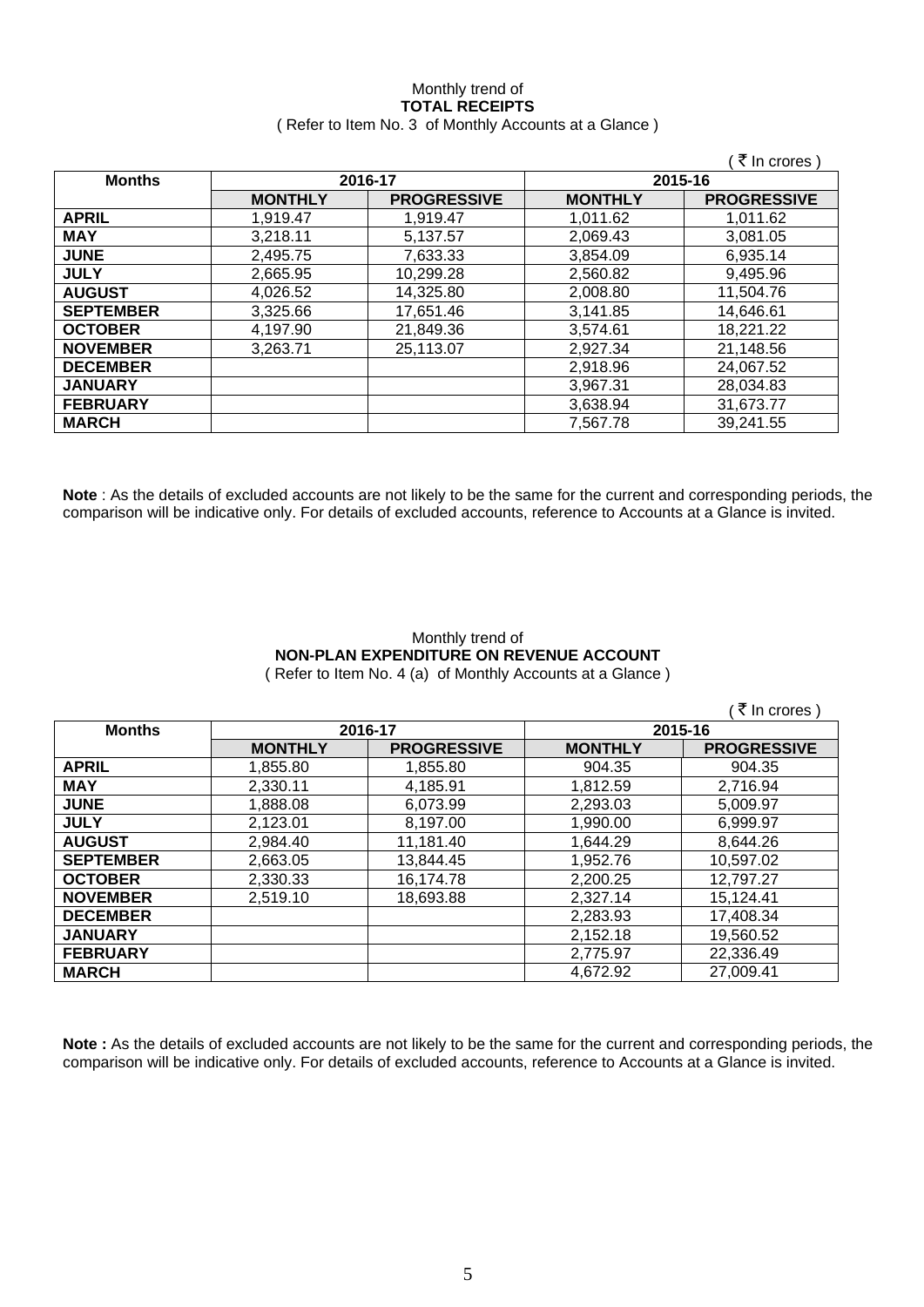## Monthly trend of **NON-PLAN EXPENDITURE ON INTEREST PAYMENT**

( Refer to Item No. 4 (b) of Monthly Accounts at a Glance )

|                  |                |                    |                | ₹ In crores)       |
|------------------|----------------|--------------------|----------------|--------------------|
| <b>Months</b>    | 2016-17        |                    | 2015-16        |                    |
|                  | <b>MONTHLY</b> | <b>PROGRESSIVE</b> | <b>MONTHLY</b> | <b>PROGRESSIVE</b> |
| <b>APRIL</b>     | 103.52         | 103.52             | 10.08          | 10.08              |
| <b>MAY</b>       | 317.46         | 420.98             | 118.40         | 128.48             |
| <b>JUNE</b>      | -79.86         | 341.12             | 133.76         | 262.24             |
| <b>JULY</b>      | 164.90         | 506.02             | 87.71          | 349.95             |
| <b>AUGUST</b>    | 237.59         | 743.61             | 221.32         | 571.27             |
| <b>SEPTEMBER</b> | 347.06         | 1,090.67           | 332.61         | 903.88             |
| <b>OCTOBER</b>   | 112.28         | 1,202.95           | 119.31         | 1,023.19           |
| <b>NOVEMBER</b>  | 80.42          | 1,283.37           | 32.76          | 1,055.95           |
| <b>DECEMBER</b>  |                |                    | 170.99         | 1,226.94           |
| <b>JANUARY</b>   |                |                    | 134.42         | 1,361.36           |
| <b>FEBRUARY</b>  |                |                    | 237.77         | 1,599.13           |
| <b>MARCH</b>     |                |                    | 373.36         | 1.972.49           |

**Note :** As the details of excluded accounts are not likely to be the same for the current and corresponding periods, the comparison will be indicative only. For details of excluded accounts, reference to Accounts at a Glance is invited.

## Monthly trend of **NON-PLAN EXPENDITURE ON CAPITAL ACCOUNT ( EXCLUDING LOANS & ADVANCES )**

( Refer to Item No. 4 (d) of Monthly Accounts at a Glance )

|                  |                |                    |                | ∶ ₹ In crores )    |
|------------------|----------------|--------------------|----------------|--------------------|
| <b>Months</b>    |                | 2016-17            | 2015-16        |                    |
|                  | <b>MONTHLY</b> | <b>PROGRESSIVE</b> | <b>MONTHLY</b> | <b>PROGRESSIVE</b> |
| <b>APRIL</b>     | 0.00           | 0.00               | 0.00           | 0.00               |
| <b>MAY</b>       | 2.84           | 2.84               | $-0.01$        | $-0.01$            |
| <b>JUNE</b>      | 0.46           | 3.30               | 0.54           | 0.53               |
| <b>JULY</b>      | 2.04           | 5.34               | 0.29           | 0.82               |
| <b>AUGUST</b>    | 4.83           | 10.17              | $-1.75$        | $-0.93$            |
| <b>SEPTEMBER</b> | 6.50           | 16.67              | $-44.64$       | $-45.57$           |
| <b>OCTOBER</b>   | 9.53           | 26.20              | 2.71           | $-42.86$           |
| <b>NOVEMBER</b>  | 23.79          | 49.99              | 1.06           | $-41.80$           |
| <b>DECEMBER</b>  |                |                    | 15.35          | $-26.45$           |
| <b>JANUARY</b>   |                |                    | 16.28          | $-10.17$           |
| <b>FEBRUARY</b>  |                |                    | 4.95           | $-5.22$            |
| <b>MARCH</b>     |                |                    | $-7.82$        | $-13.04$           |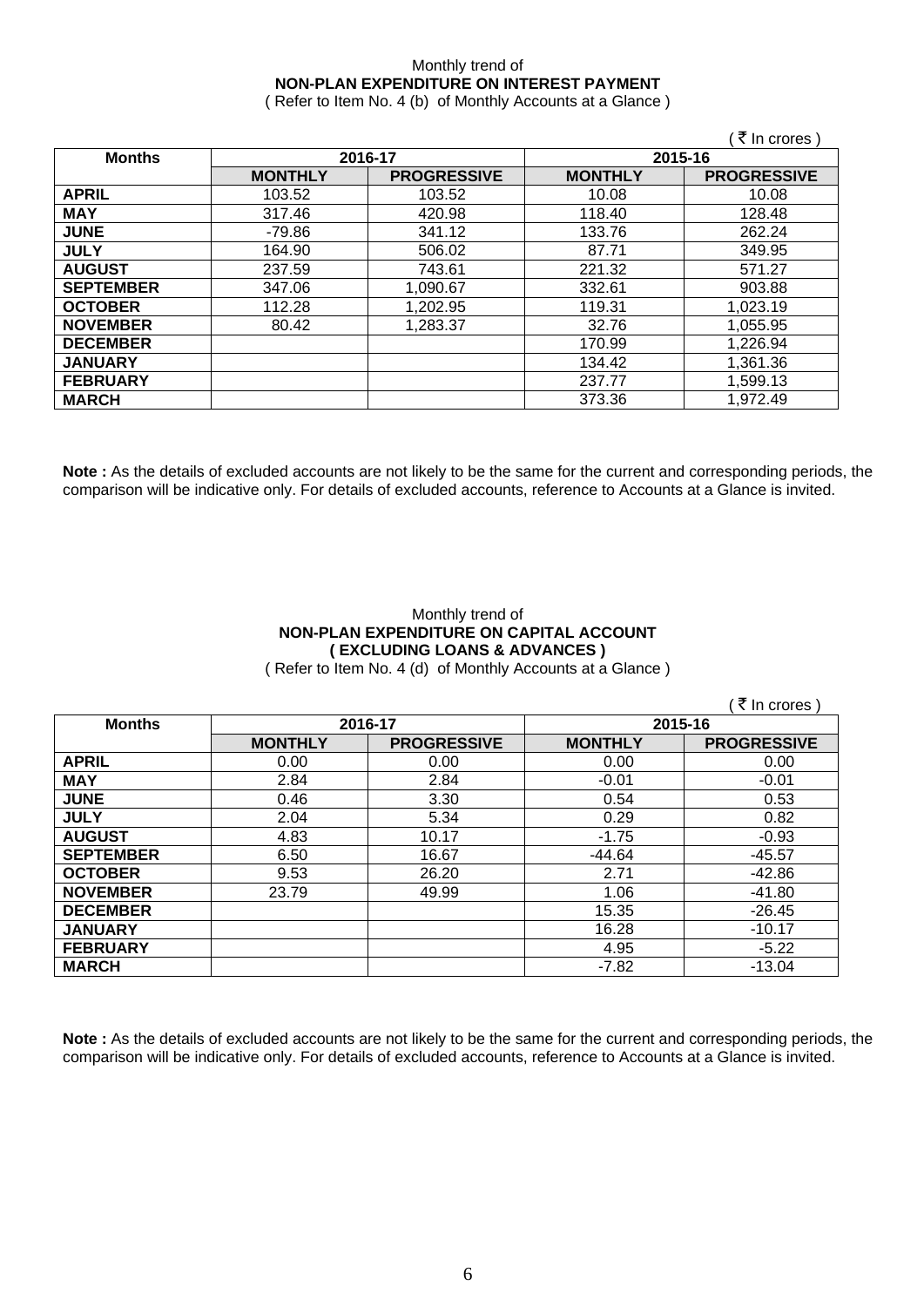## Monthly trend of **PLAN EXPENDITURE ON REVENUE ACCOUNT**

( Refer to Item No. 5 (a) of Monthly Accounts at a Glance )

|                  |                    |                    |                | ∶₹ In crores )     |
|------------------|--------------------|--------------------|----------------|--------------------|
| <b>Months</b>    | 2016-17<br>2015-16 |                    |                |                    |
|                  | <b>MONTHLY</b>     | <b>PROGRESSIVE</b> | <b>MONTHLY</b> | <b>PROGRESSIVE</b> |
| <b>APRIL</b>     | 58.54              | 58.54              | 48.28          | 48.28              |
| <b>MAY</b>       | 703.05             | 761.59             | 103.60         | 151.88             |
| <b>JUNE</b>      | 511.13             | 1,272.72           | 1,468.79       | 1,638.67           |
| <b>JULY</b>      | 311.49             | 1,584.21           | 279.22         | 1.917.89           |
| <b>AUGUST</b>    | 819.28             | 2,403.49           | 125.35         | 2,043.24           |
| <b>SEPTEMBER</b> | 334.49             | 2,737.98           | 1,095.45       | 3,138.69           |
| <b>OCTOBER</b>   | 1,393.02           | 4,131.00           | 1,218.93       | 4,357.62           |
| <b>NOVEMBER</b>  | 565.80             | 4,696.80           | 355.29         | 4,712.91           |
| <b>DECEMBER</b>  |                    |                    | 470.57         | 5,183.48           |
| <b>JANUARY</b>   |                    |                    | 1,390.66       | 6,574.14           |
| <b>FEBRUARY</b>  |                    |                    | 573.67         | 7,147.81           |
| <b>MARCH</b>     |                    |                    | 2,150.64       | 9,298.45           |

**Note** : As the details of excluded accounts are not likely to be the same for the current and corresponding periods, the comparison will be indicative only. For details of excluded accounts, reference to Accounts at a Glance is invited.

### Monthly trend of **PLAN EXPENDITURE ON CAPITAL ACCOUNT ( EXCLUDING LOANS & ADVANCES )**

( Refer to Item No. 5 (c) of Monthly Accounts at a Glance )

|                  |                |                    |                | ∶ ₹ In crores)     |
|------------------|----------------|--------------------|----------------|--------------------|
| <b>Months</b>    |                | 2016-17            | 2015-16        |                    |
|                  | <b>MONTHLY</b> | <b>PROGRESSIVE</b> | <b>MONTHLY</b> | <b>PROGRESSIVE</b> |
| <b>APRIL</b>     | 5.13           | 5.13               | 58.99          | 58.99              |
| <b>MAY</b>       | 182.11         | 187.24             | 153.19         | 212.18             |
| <b>JUNE</b>      | 95.93          | 283.17             | 73.73          | 285.91             |
| <b>JULY</b>      | 229.40         | 512.57             | 282.30         | 568.21             |
| <b>AUGUST</b>    | 218.00         | 730.57             | 147.74         | 715.95             |
| <b>SEPTEMBER</b> | 319.33         | 1,049.90           | 138.28         | 854.23             |
| <b>OCTOBER</b>   | 454.32         | 1,504.22           | 144.21         | 998.44             |
| <b>NOVEMBER</b>  | 154.47         | 1,658.69           | 243.84         | 1,242.28           |
| <b>DECEMBER</b>  |                |                    | 149.09         | 1,391.37           |
| <b>JANUARY</b>   |                |                    | 350.69         | 1,742.06           |
| <b>FEBRUARY</b>  |                |                    | 249.35         | 1,991.41           |
| <b>MARCH</b>     |                |                    | 695.23         | 2,686.64           |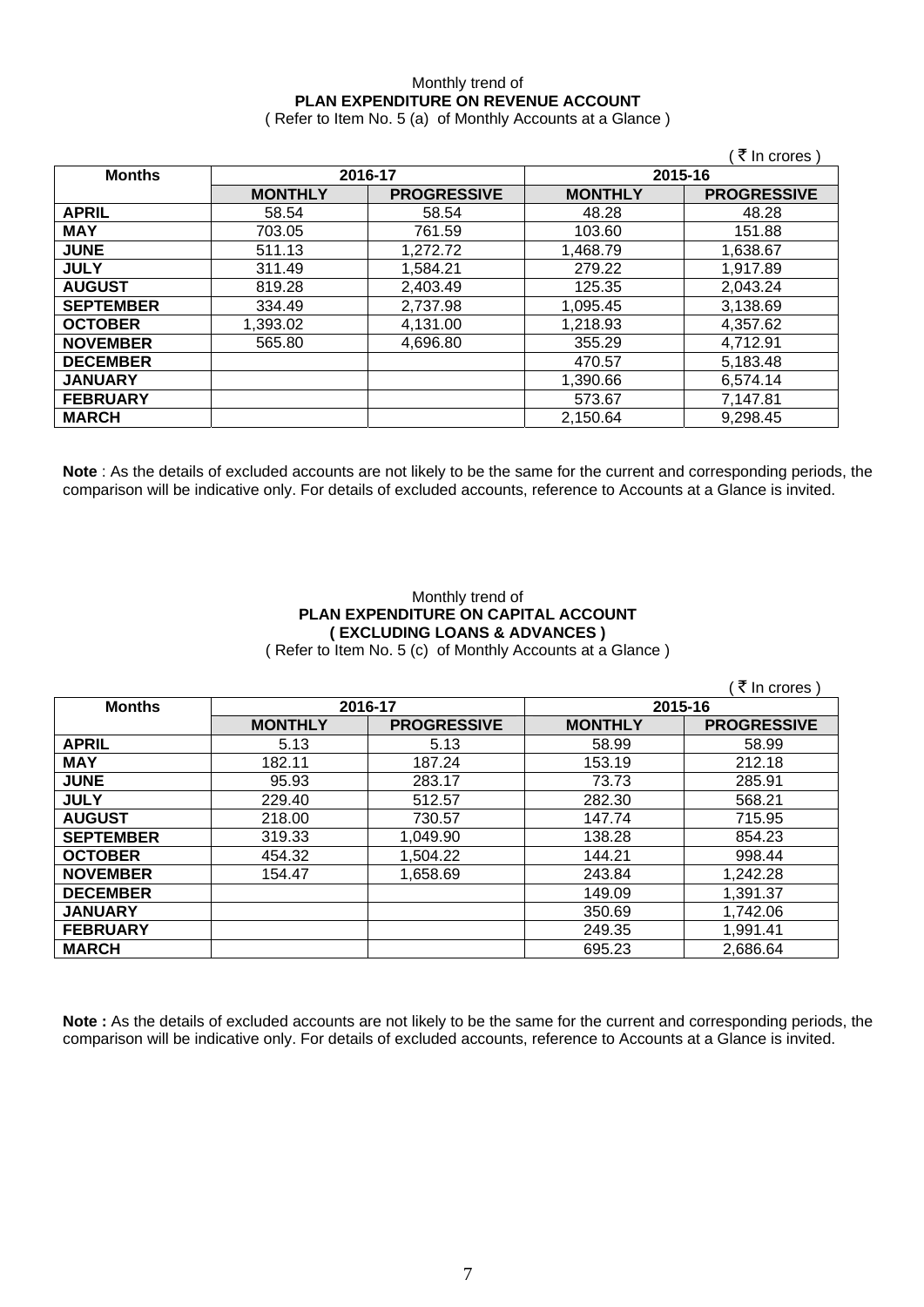# Monthly trend of **TOTAL EXPENDITURE**

|  | (Refer to Item No. 6 of Monthly Accounts at a Glance) |  |
|--|-------------------------------------------------------|--|
|--|-------------------------------------------------------|--|

|                  |                |                    |                | ∶ <i>ই</i> In crores ) |
|------------------|----------------|--------------------|----------------|------------------------|
| <b>Months</b>    | 2016-17        |                    | 2015-16        |                        |
|                  | <b>MONTHLY</b> | <b>PROGRESSIVE</b> | <b>MONTHLY</b> | <b>PROGRESSIVE</b>     |
| <b>APRIL</b>     | 1,919.47       | 1.919.47           | 1.011.62       | 1,011.62               |
| <b>MAY</b>       | 3,218.11       | 5,137.58           | 2,069.43       | 3,081.05               |
| <b>JUNE</b>      | 2,495.75       | 7,633.33           | 3,854.09       | 6,935.14               |
| <b>JULY</b>      | 2,665.95       | 10,299.28          | 2,560.82       | 9,495.96               |
| <b>AUGUST</b>    | 4.026.52       | 14.325.80          | 2,008.80       | 11,504.76              |
| <b>SEPTEMBER</b> | 3,325.66       | 17,651.46          | 3,141.85       | 14,646.61              |
| <b>OCTOBER</b>   | 4,197.90       | 21,849.36          | 3,574.61       | 18,221.22              |
| <b>NOVEMBER</b>  | 3,263.71       | 25,113.07          | 2,927.34       | 21,148.56              |
| <b>DECEMBER</b>  |                |                    | 2,918.96       | 24,067.52              |
| <b>JANUARY</b>   |                |                    | 3,967.31       | 28,034.83              |
| <b>FEBRUARY</b>  |                |                    | 3,638.94       | 31,673.77              |
| <b>MARCH</b>     |                |                    | 7,567.78       | 39,241.55              |

**Note :** As the details of excluded accounts are not likely to be the same for the current and corresponding periods, the comparison will be indicative only. For details of excluded accounts, reference to Accounts at a Glance is invited.

### Monthly trend of **REVENUE EXPENDITURE**  ( Refer to Item No. 6(a) of Monthly Accounts at a Glance )

|                  |                |                    |                | ₹ In crores        |
|------------------|----------------|--------------------|----------------|--------------------|
| <b>Months</b>    | 2016-17        |                    |                | 2015-16            |
|                  | <b>MONTHLY</b> | <b>PROGRESSIVE</b> | <b>MONTHLY</b> | <b>PROGRESSIVE</b> |
| <b>APRIL</b>     | 1,914.34       | 1,914.34           | 952.64         | 952.64             |
| <b>MAY</b>       | 3,033.16       | 4,947.50           | 1,916.18       | 2,868.82           |
| <b>JUNE</b>      | 2,399.21       | 7,346.71           | 3,779.82       | 6,648.64           |
| <b>JULY</b>      | 2,434.50       | 9,781.21           | 2,269.22       | 8,917.86           |
| <b>AUGUST</b>    | 3,803.68       | 13,584.89          | 1,769.64       | 10,687.50          |
| <b>SEPTEMBER</b> | 2,997.54       | 16,582.43          | 3,048.21       | 13,735.71          |
| <b>OCTOBER</b>   | 3,723.35       | 20,305.78          | 3,419.18       | 17,154.89          |
| <b>NOVEMBER</b>  | 3,084.90       | 23,390.68          | 2.682.43       | 19,837.32          |
| <b>DECEMBER</b>  |                |                    | 2,754.50       | 22,591.82          |
| <b>JANUARY</b>   |                |                    | 3,542.84       | 26,134.66          |
| <b>FEBRUARY</b>  |                |                    | 3.349.64       | 29,484.30          |
| <b>MARCH</b>     |                |                    | 6,823.56       | 36,307.86          |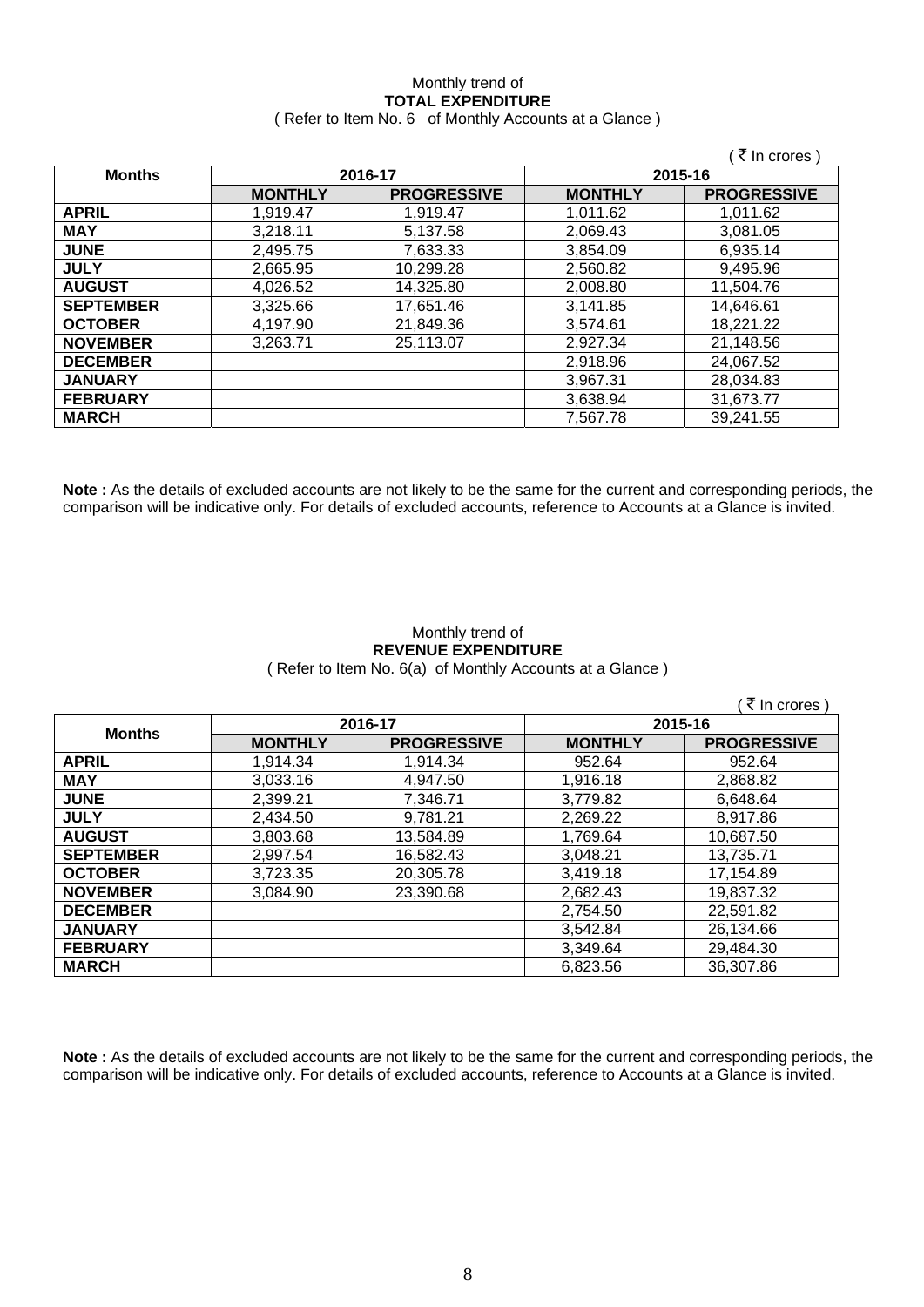### Monthly trend of **CAPITAL EXPENDITURE**  ( Refer to Item No. 6(b) of Monthly Accounts at a Glance )

|                  |                |                    |                | ∶₹ In crores )     |  |
|------------------|----------------|--------------------|----------------|--------------------|--|
| <b>Months</b>    | 2016-17        |                    |                | 2015-16            |  |
|                  | <b>MONTHLY</b> | <b>PROGRESSIVE</b> | <b>MONTHLY</b> | <b>PROGRESSIVE</b> |  |
| <b>APRIL</b>     | 5.13           | 5.13               | 58.99          | 58.99              |  |
| <b>MAY</b>       | 184.95         | 190.08             | 153.18         | 212.17             |  |
| <b>JUNE</b>      | 96.39          | 286.47             | 74.27          | 286.44             |  |
| <b>JULY</b>      | 231.44         | 517.91             | 282.59         | 569.03             |  |
| <b>AUGUST</b>    | 222.83         | 740.74             | 145.99         | 715.02             |  |
| <b>SEPTEMBER</b> | 325.83         | 1,066.57           | 93.64          | 808.66             |  |
| <b>OCTOBER</b>   | 463.85         | 1,530.42           | 146.92         | 955.58             |  |
| <b>NOVEMBER</b>  | 178.26         | 1,708.68           | 244.90         | 1,200.48           |  |
| <b>DECEMBER</b>  |                |                    | 164.44         | 1,364.92           |  |
| <b>JANUARY</b>   |                |                    | 366.97         | 1,731.89           |  |
| <b>FEBRUARY</b>  |                |                    | 254.29         | 1,986.18           |  |
| <b>MARCH</b>     |                |                    | 687.42         | 2,673.60           |  |

**Note :** As the details of excluded accounts are not likely to be the same for the current and corresponding periods, the comparison will be indicative only. For details of excluded accounts, reference to Accounts at a Glance is invited.

### Monthly trend of **LOANS AND ADVANCES DISBURSED**  ( Refer to Item No. 7 of Monthly Accounts at a Glance )

|                  |                |                    |                | ₹ In crores)       |
|------------------|----------------|--------------------|----------------|--------------------|
| <b>Months</b>    | 2016-17        |                    | 2015-16        |                    |
|                  | <b>MONTHLY</b> | <b>PROGRESSIVE</b> | <b>MONTHLY</b> | <b>PROGRESSIVE</b> |
| <b>APRIL</b>     | 0.00           | 0.00               | 0.00           | 0.00               |
| <b>MAY</b>       | 0.00           | 0.00               | 0.06           | 0.06               |
| <b>JUNE</b>      | 0.15           | 0.15               | 0.00           | 0.06               |
| <b>JULY</b>      | 0.01           | 0.16               | 9.01           | 9.07               |
| <b>AUGUST</b>    | 0.01           | 0.17               | 93.17          | 102.24             |
| <b>SEPTEMBER</b> | 2.29           | 2.46               | 0.00           | 102.24             |
| <b>OCTOBER</b>   | 10.70          | 13.16              | 8.51           | 110.75             |
| <b>NOVEMBER</b>  | 0.55           | 13.71              | 0.01           | 110.76             |
| <b>DECEMBER</b>  |                |                    | 0.02           | 110.78             |
| <b>JANUARY</b>   |                |                    | 57.50          | 168.28             |
| <b>FEBRUARY</b>  |                |                    | 35.00          | 203.28             |
| <b>MARCH</b>     |                |                    | 56.81          | 260.09             |